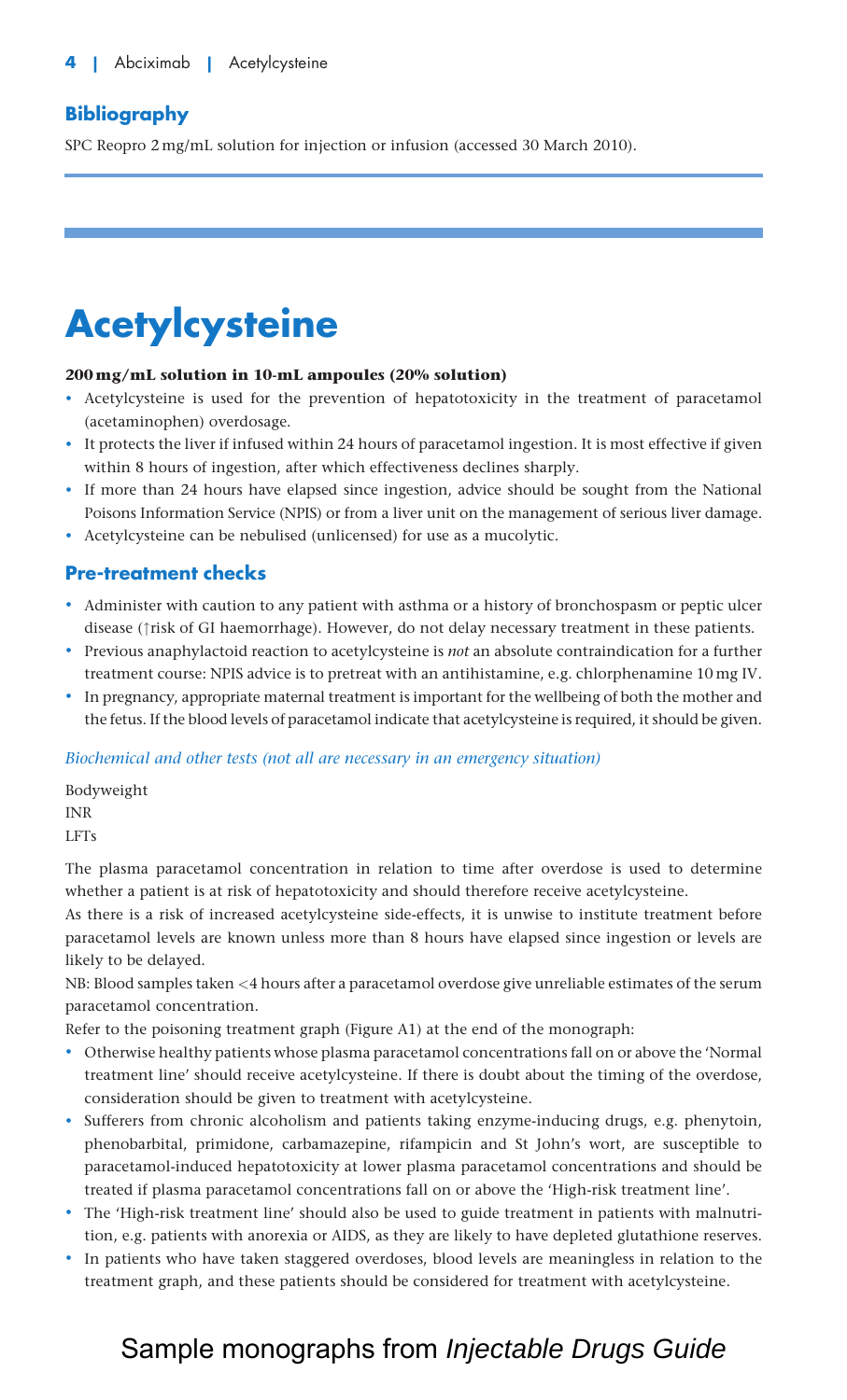### Dose

It is essential to consult a poisons information service, e.g. Toxbase at www.toxbase.org (password or registration required) for full details of the management of paracetamol toxicity.

Treatment for paracetamol poisoning by IV infusion (refer to Table A1 below):

Bag 1: 150 mg/kg bodyweight given in 200 mL of infusion fluid over 15 minutes

Bag 2: 50 mg/kg bodyweight in 500 mL infusion fluid over the next 4 hours

Bag 3: 100 mg/kg bodyweight in 1 L infusion fluid over the next 16 hours

Treatment for paracetamol poisoning by the oral route (unlicensed): in the USA, acetylcysteine is licensed for oral use in paracetamol overdose. An initial dose of 140 mg/kg as a 5% solution is followed by 70 mg/kg every 4 hours for an additional 17 doses.

As a mucolytic via nebuliser (unlicensed): the adult dose is 3-5 mL acetylcysteine 20% injection, nebulised 3-4 times daily using air (use of concentrated oxygen causes degradation).

Acetylcysteine may cause bronchospasm. This can be avoided either by giving a lower dose -- diluting 1 mL acetylcysteine 20% in 5 mL NaCl 0.9% and giving 3-4 mL - or pre-administering a nebulised bronchodilator.

### Intravenous infusion

### Preparation and administration

- 1. Withdraw the required dose and add to the appropriate volume of infusion fluid. Mix well.
- 2. The solution should be clear and colourless. Inspect visually for particulate matter or discoloration before administration.
- 3. Give by IV infusion over the time period stated above.

### Oral administration (unlicensed)

### Preparation and administration

- 1. Withdraw the required dose.
- 2. Dilute the injection to 4 times its volume with diet soft drink and give to the patient to drink; if given via a nasogastric tube, water may be used as the diluent.

### Nebulisation (unlicensed)

Preparation and administration

- 1. Withdraw the required dose and dilute with NaCl 0.9% if required (see dose above).
- 2. Give via a nebuliser using air (not oxygen).

|                   | <b>Technical information</b>                                                                                                                                                                 |  |  |  |  |
|-------------------|----------------------------------------------------------------------------------------------------------------------------------------------------------------------------------------------|--|--|--|--|
| Incompatible with | Equipment made of rubber and some metals, e.g. iron, copper and nickel.<br>Otherwise no information.                                                                                         |  |  |  |  |
| Compatible with   | Equipment made of plastic, glass and stainless steel.<br><b>Flush</b> : $NaCl$ 0.9%<br><b>Solutions:</b> Gluc 5% (preferred), NaCl 0.9% (both including added KCl)<br>Y-site: No information |  |  |  |  |
| рH                | $6 - 7.5$                                                                                                                                                                                    |  |  |  |  |
| Sodium content    | 12.8 mmol/10 mL                                                                                                                                                                              |  |  |  |  |

(continued)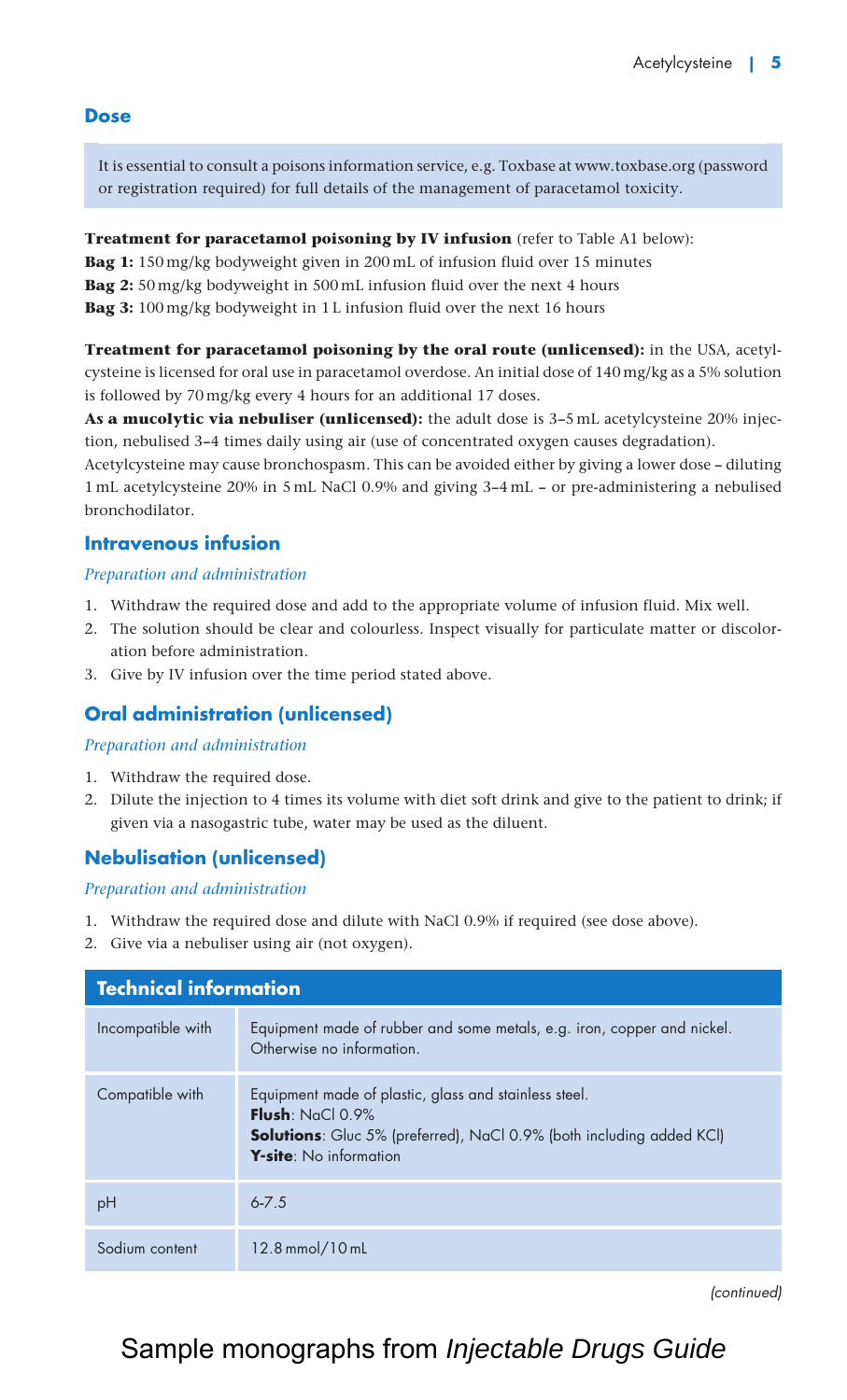### **6** | Acetylcysteine

| Technical information (continued) |                                                                                                                                                                              |  |  |  |
|-----------------------------------|------------------------------------------------------------------------------------------------------------------------------------------------------------------------------|--|--|--|
| Storage                           | Store below 25°C. A change in colour to light purple is not thought to indicate<br>significant impairment of safety or efficacy.                                             |  |  |  |
| Stability after<br>preparation    | From a microbiological point of view, prepared infusions should be used<br>immediately; however, solutions are known to be stable at room temperature<br>for up to 24 hours. |  |  |  |

### **Monitoring**

| <b>Measure</b>                | <b>Frequency</b>                       | <b>Rationale</b>                                                                                                                                                                                                                                                                                 |
|-------------------------------|----------------------------------------|--------------------------------------------------------------------------------------------------------------------------------------------------------------------------------------------------------------------------------------------------------------------------------------------------|
| Liver function<br>and INR     | To determine completion<br>of antidote | • 1 Transaminases (ALT or AST) and 1 NR indicate<br>hepatotoxicity. Acetylcysteine can also cause a<br>marginally elevated INR.<br>An INR of <1.3 with normal transaminases does not<br>warrant further treatment. If all measures are raised,<br>then 'bag 3' should be repeated over 16 hours. |
| <b>ECG</b>                    | If indicated                           | ECG changes have been reported in patients with<br>paracetamol poisoning, irrespective of the treatment<br>given.                                                                                                                                                                                |
| Renal function<br>and serum K |                                        | • IK has been reported in patients with paracetamol<br>poisoning, irrespective of the treatment given.<br>Renal failure is a recognised complication of<br>paracetamol overdose.                                                                                                                 |
| Serum<br>bicarbonate          |                                        | Metabolic acidosis can be a complication of<br>$\bullet$<br>paracetamol overdose.                                                                                                                                                                                                                |

| <b>Additional information</b>             |                                                                                                                                                                                                                                                                                                                                                                                                                                                                                                                                                                                                                                                                                                                                                                                                                                                                                |
|-------------------------------------------|--------------------------------------------------------------------------------------------------------------------------------------------------------------------------------------------------------------------------------------------------------------------------------------------------------------------------------------------------------------------------------------------------------------------------------------------------------------------------------------------------------------------------------------------------------------------------------------------------------------------------------------------------------------------------------------------------------------------------------------------------------------------------------------------------------------------------------------------------------------------------------|
| Common and serious<br>undesirable effects | Immediate: Anaphylactoid or hypersensitivity-like reactions have been reported<br>in 0.3-3% of patients, in patients with hepatic cirrhosis, and in patients with low<br>or absent paracetamol concentrations.<br>Symptoms include nausea/vomiting, injection-site reactions, flushing,<br>٠<br>itching, rashes/urticaria, angioedema, bronchospasm/respiratory distress,<br>⊥BP and, rarely, 1pulse or 1BP. These have usually occurred 15-60 minutes<br>after the start of infusion. Symptoms have often been relieved by stopping the<br>infusion, but occasionally an antihistamine or corticosteroid may be<br>necessary.<br>• Once the reaction has settled, the infusion can normally be restarted at<br>50 mg/kg over 4 hours. Further reactions are almost unknown.<br>Infusion-related: Too rapid administration: Higher incidence of hypersensitivity<br>reactions. |
| Pharmacokinetics                          | Elimination half-life of 2-6 hours reported after IV dosing, with 20-30% of the<br>administered dose being recovered unchanged in the urine.                                                                                                                                                                                                                                                                                                                                                                                                                                                                                                                                                                                                                                                                                                                                   |
| Significant<br>interactions               | No known interactions.                                                                                                                                                                                                                                                                                                                                                                                                                                                                                                                                                                                                                                                                                                                                                                                                                                                         |
| Action in case of<br>overdose             | Symptoms to watch for: effects similar to the anaphylactoid reactions noted<br>above, but they may be more severe.<br>There is a theoretical risk of hepatic encephalopathy.                                                                                                                                                                                                                                                                                                                                                                                                                                                                                                                                                                                                                                                                                                   |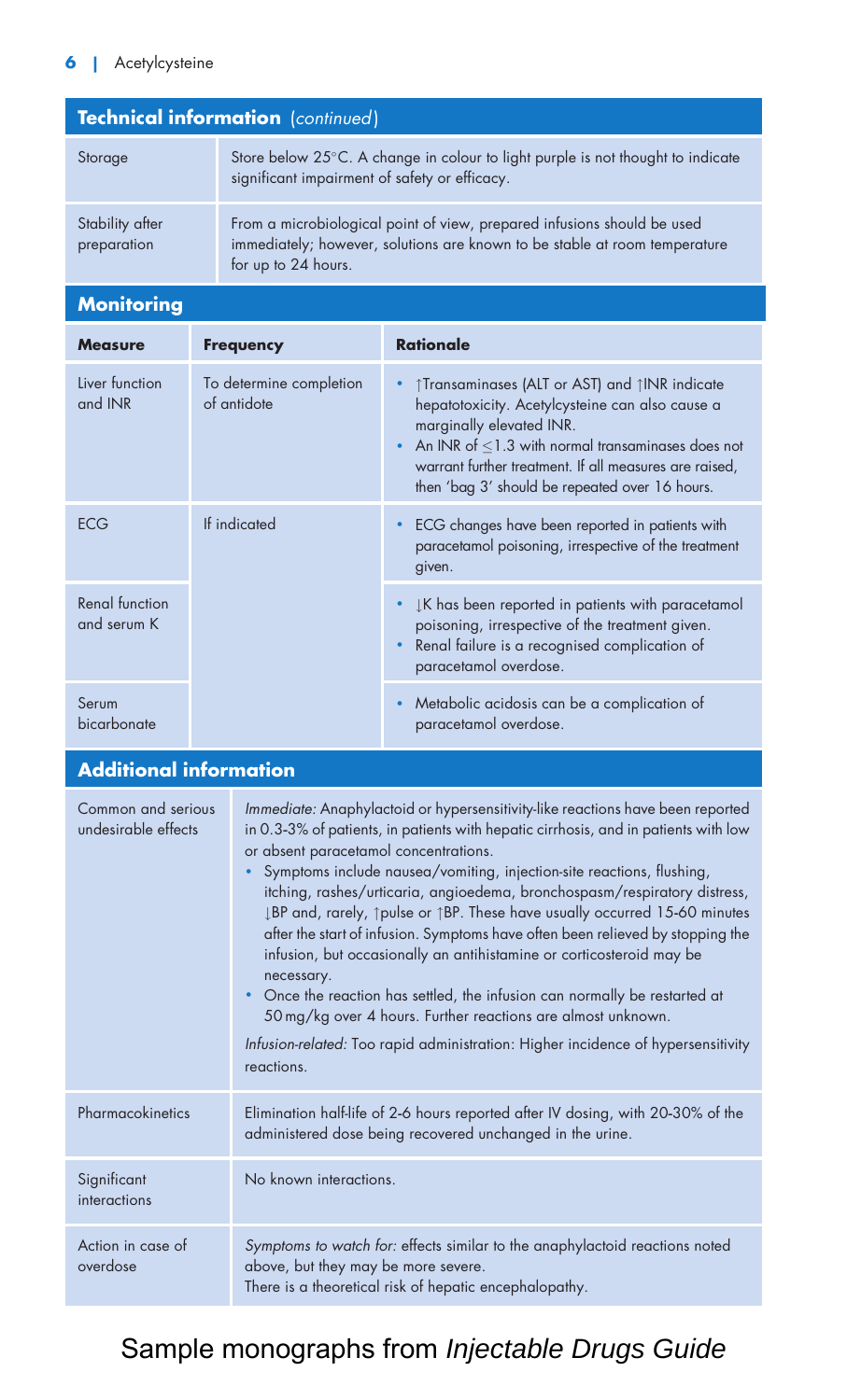

This assessment is based on the full range of preparation and administration options described in the monograph. These may not all be applicable in some clinical situations.

### **Bibliography**

SPC Parvolex (accessed 17 August 2008). Toxbase at www.toxbase.org (accessed 18 August 2008).





Patients on enzyme-inducing drugs (e.g. carbamazepine, phenobarbital, phenytoin, primidone, rifampicin, alcohol and St John's wort) or who are malnourished (e.g. in anorexia, in alcoholism, or those who are HIV positive) should be treated if their plasma paracetamol concentration is above the high-risk treatment line.

The prognostic accuracy after 15 hours is uncertain, but a plasma paracetamol concentration above the relevant treatment line should be regarded as carrying a serious risk of liver damage.

(Graph reproduced courtesy of Professor Philip Routledge, Therapeutics and Toxicology Centre, Cardiff and taken from BNF 60 (September 2010).)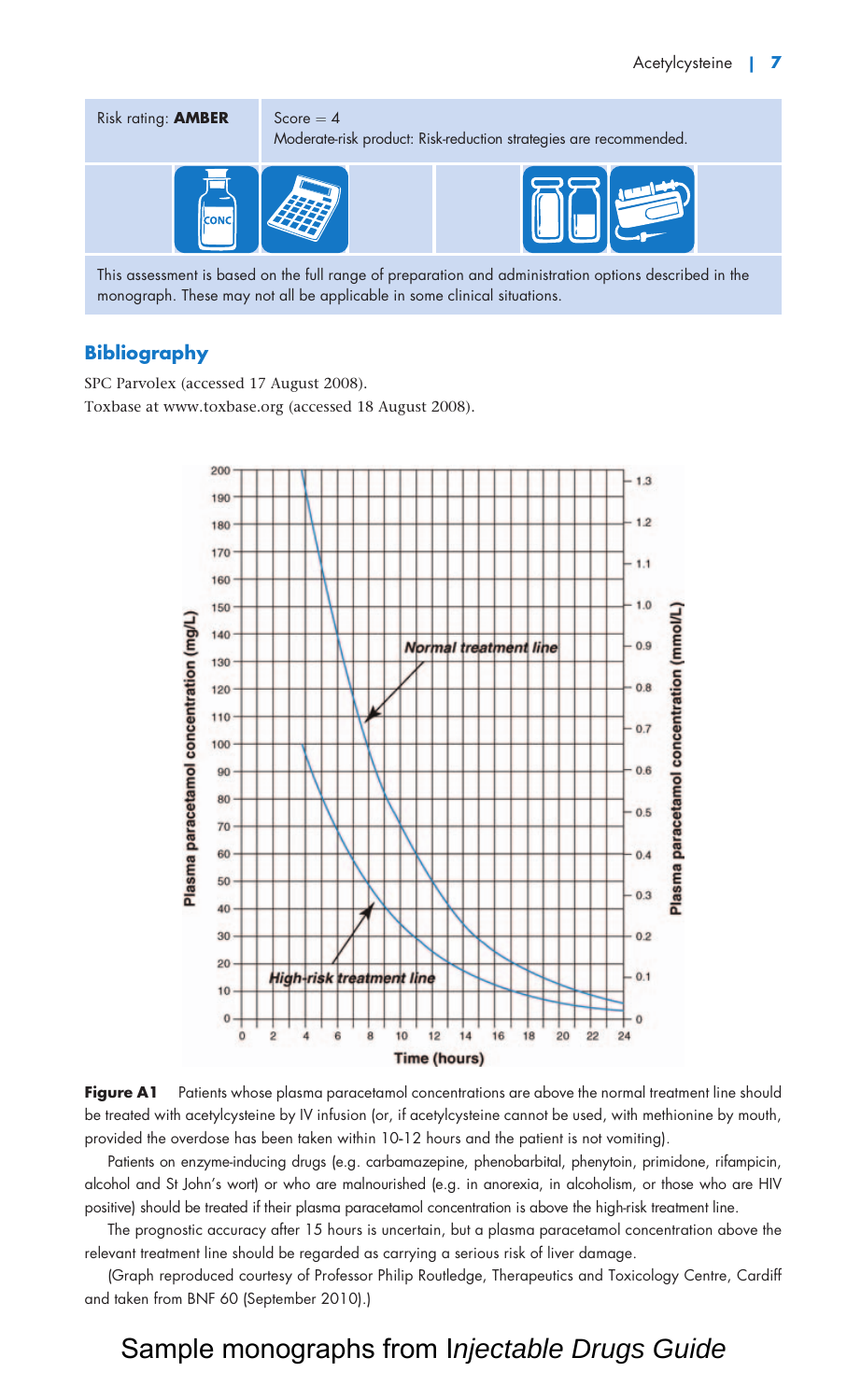| <b>Bodyweight</b><br>(kg) | 1st dose 'Bag 1'<br>150 mg/kg over<br>15 minutes in 200 mL<br>Gluc 5% |                             | 2nd dose 'Bag 2'<br>50 mg/kg over<br>4 hours in 500 mL<br>Gluc 5% |                             | 3rd dose 'Bag 3'<br>100 mg/kg over<br>16 hours in 1L<br>Gluc $5%$ |                             |  |
|---------------------------|-----------------------------------------------------------------------|-----------------------------|-------------------------------------------------------------------|-----------------------------|-------------------------------------------------------------------|-----------------------------|--|
|                           | <b>Parvolex</b><br>(dose)                                             | <b>Parvolex</b><br>(volume) | <b>Parvolex</b><br>(dose)                                         | <b>Parvolex</b><br>(volume) | <b>Parvolex</b><br>(dose)                                         | <b>Parvolex</b><br>(volume) |  |
| 40                        | 6.0g                                                                  | 30.0 mL                     | 2.0 <sub>g</sub>                                                  | $10.0$ mL                   | 4.0 <sub>g</sub>                                                  | $20$ mL                     |  |
| 42                        | 6.3 <sub>g</sub>                                                      | $31.5$ mL                   | 2.1 <sub>g</sub>                                                  | $10.5$ mL                   | 4.2 <sub>g</sub>                                                  | 21 mL                       |  |
| 44                        | 6.6g                                                                  | 33.0 mL                     | 2.2g                                                              | $11.0$ mL                   | 4.4g                                                              | $22$ mL                     |  |
| 46                        | 6.9g                                                                  | 34.5 mL                     | 2.3 <sub>g</sub>                                                  | $11.5$ mL                   | 4.6g                                                              | $23$ mL                     |  |
| 48                        | 7.2g                                                                  | 36.0 mL                     | 2.4g                                                              | 12.0 mL                     | 4.8 <sub>g</sub>                                                  | $24$ mL                     |  |
| 50                        | 7.5g                                                                  | 37.5 mL                     | 2.5g                                                              | $12.5$ mL                   | 5.0 <sub>g</sub>                                                  | $25$ mL                     |  |
| 52                        | 7.8g                                                                  | 39.0 mL                     | 2.6 <sub>g</sub>                                                  | 13.0 mL                     | 5.2 <sub>g</sub>                                                  | 26 mL                       |  |
| 54                        | 8.1g                                                                  | 40.5 mL                     | 2.7 <sub>g</sub>                                                  | 13.5 mL                     | 5.4g                                                              | $27$ mL                     |  |
| 56                        | 8.4g                                                                  | 42.0 mL                     | 2.8 <sub>g</sub>                                                  | 14.0 mL                     | 5.6 <sub>g</sub>                                                  | 28 mL                       |  |
| 58                        | 8.7 <sub>g</sub>                                                      | 43.5 mL                     | 2.9 <sub>g</sub>                                                  | $14.5$ mL                   | 5.8 <sub>g</sub>                                                  | $29$ mL                     |  |
| 60                        | 9.0g                                                                  | 45.0 mL                     | 3.0 <sub>g</sub>                                                  | 15.0 mL                     | 6.0g                                                              | $30$ mL                     |  |
| 62                        | 9.3 <sub>g</sub>                                                      | 46.5 mL                     | 3.1 <sub>g</sub>                                                  | $15.5$ mL                   | 6.2 <sub>g</sub>                                                  | 31 mL                       |  |
| 64                        | 9.6g                                                                  | 48.0 mL                     | 3.2 <sub>g</sub>                                                  | 16.0 mL                     | 6.4g                                                              | $32$ mL                     |  |
| 66                        | 9.9g                                                                  | 49.5 mL                     | 3.3 <sub>g</sub>                                                  | 16.5 mL                     | 6.6g                                                              | 33 mL                       |  |
| 68                        | 10.2 <sub>g</sub>                                                     | 51.0 mL                     | 3.4g                                                              | $17.0$ mL                   | 6.8g                                                              | $34$ mL                     |  |
| 70                        | 10.5 <sub>g</sub>                                                     | 52.5 mL                     | 3.5 <sub>g</sub>                                                  | 17.5 mL                     | 7.0 <sub>g</sub>                                                  | $35$ mL                     |  |
| 72                        | 10.8 <sub>g</sub>                                                     | 54.0 mL                     | 3.6g                                                              | 18.0 mL                     | 7.2g                                                              | 36 mL                       |  |
| 74                        | 11.1g                                                                 | 55.5 mL                     | 3.7 <sub>g</sub>                                                  | 18.5 mL                     | 7.4g                                                              | 37 mL                       |  |
| 76                        | 11.4g                                                                 | 57.0 mL                     | 3.8g                                                              | 19.0 mL                     | 7.6g                                                              | 38 mL                       |  |
| 78                        | 11.7g                                                                 | 58.5 mL                     | 3.9g                                                              | 19.5 mL                     | 7.8g                                                              | 39 mL                       |  |
| 80                        | 12.0 <sub>g</sub>                                                     | 60.0 mL                     | 4.0 <sub>g</sub>                                                  | 20.0 mL                     | 8.0 <sub>g</sub>                                                  | 40 mL                       |  |

| Table A1 |  |  |  |  |  | Acetylcysteine dosing table for paracetamol overdose |  |
|----------|--|--|--|--|--|------------------------------------------------------|--|
|----------|--|--|--|--|--|------------------------------------------------------|--|

(continued)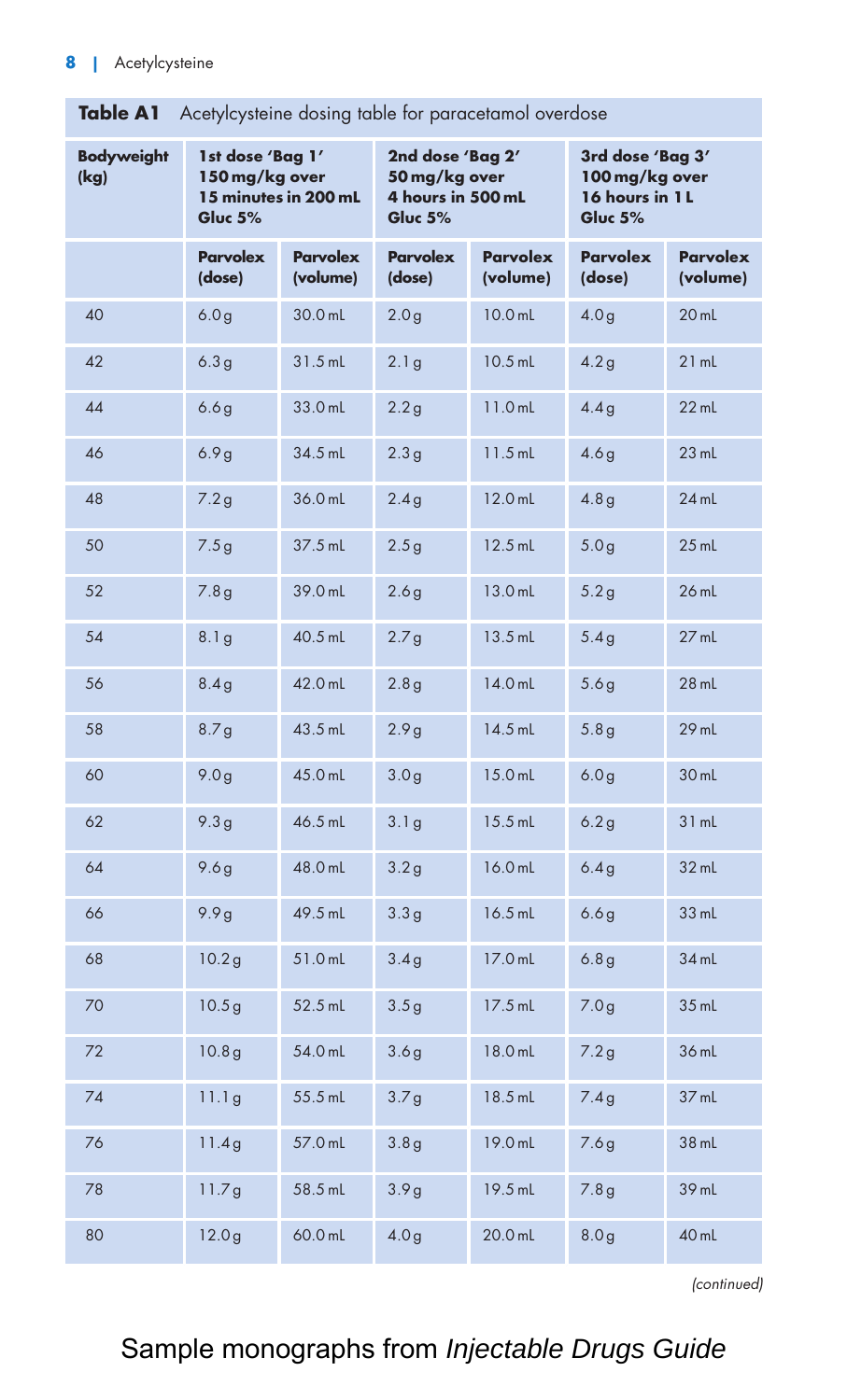| <b>Bodyweight</b><br>(kg) | 1st dose 'Bag 1'<br>150 mg/kg over<br>15 minutes in 200 mL<br>Gluc 5% |                             | 2nd dose 'Bag 2'<br>50 mg/kg over<br>4 hours in 500 mL<br>Gluc 5% |                             | 3rd dose 'Bag 3'<br>100 mg/kg over<br>16 hours in 1L<br>Gluc 5% |                             |
|---------------------------|-----------------------------------------------------------------------|-----------------------------|-------------------------------------------------------------------|-----------------------------|-----------------------------------------------------------------|-----------------------------|
|                           | <b>Parvolex</b><br>(dose)                                             | <b>Parvolex</b><br>(volume) | <b>Parvolex</b><br>(dose)                                         | <b>Parvolex</b><br>(volume) | <b>Parvolex</b><br>(dose)                                       | <b>Parvolex</b><br>(volume) |
| 82                        | 12.3g                                                                 | $61.5$ mL                   | 4.1g                                                              | $20.5$ mL                   | 8.2 <sub>g</sub>                                                | $41$ mL                     |
| 84                        | 12.6g                                                                 | 63.0 mL                     | 4.2 <sub>g</sub>                                                  | $21.0$ mL                   | 8.4g                                                            | 42 mL                       |
| 86                        | 12.9g                                                                 | 64.5 mL                     | 4.3 <sub>g</sub>                                                  | $21.5$ mL                   | 8.6g                                                            | 43 mL                       |
| 88                        | 13.2g                                                                 | 66.0 mL                     | 4.4g                                                              | $22.0$ mL                   | 8.8 <sub>g</sub>                                                | 44 mL                       |
| 90                        | 13.5g                                                                 | 67.5 mL                     | 4.5 <sub>g</sub>                                                  | 22.5 mL                     | 9.0 <sub>g</sub>                                                | 45 mL                       |
| 92                        | 13.8 <sub>g</sub>                                                     | 69.0 mL                     | 4.6g                                                              | 23.0 mL                     | 9.2 <sub>g</sub>                                                | 46 mL                       |
| 94                        | 14.1 <sub>g</sub>                                                     | 70.5 mL                     | 4.7 <sub>g</sub>                                                  | $23.5$ mL                   | 9.4g                                                            | 47 mL                       |
| 96                        | 14.4g                                                                 | 72.0 mL                     | 4.8 <sub>g</sub>                                                  | 24.0 mL                     | 9.6g                                                            | 48 mL                       |
| 98                        | 14.7 <sub>g</sub>                                                     | 73.5 mL                     | 4.9g                                                              | 24.5 mL                     | 9.8g                                                            | 49 mL                       |
| 100                       | 15.0 <sub>g</sub>                                                     | 75.0 mL                     | 5.0 <sub>g</sub>                                                  | 25.0 mL                     | 10.0 <sub>g</sub>                                               | 50 mL                       |
| 102                       | 15.3 <sub>g</sub>                                                     | 76.5 mL                     | 5.1 <sub>g</sub>                                                  | 25.5 mL                     | 10.2 <sub>g</sub>                                               | $51$ mL                     |
| 104                       | 15.6g                                                                 | 78.0 mL                     | 5.2 <sub>g</sub>                                                  | 26.0 mL                     | 10.4g                                                           | 52 mL                       |
| 106                       | 15.9g                                                                 | 79.5 mL                     | 5.3 <sub>g</sub>                                                  | 26.5 mL                     | 10.6 <sub>g</sub>                                               | 53 mL                       |
| 108                       | 16.2 <sub>g</sub>                                                     | 81.0 mL                     | 5.4g                                                              | 27.0 mL                     | 10.8 <sub>g</sub>                                               | 54 mL                       |
| 110                       | 16.5 <sub>g</sub>                                                     | 82.5 mL                     | 5.5 <sub>g</sub>                                                  | $27.5$ mL                   | 11.0 <sub>g</sub>                                               | 55 mL                       |
| >110                      | If weight is $>110$ kg, dose as for $110$ kg                          |                             |                                                                   |                             |                                                                 |                             |

Table A1 Acetylcysteine dosing table for paracetamol overdose (continued)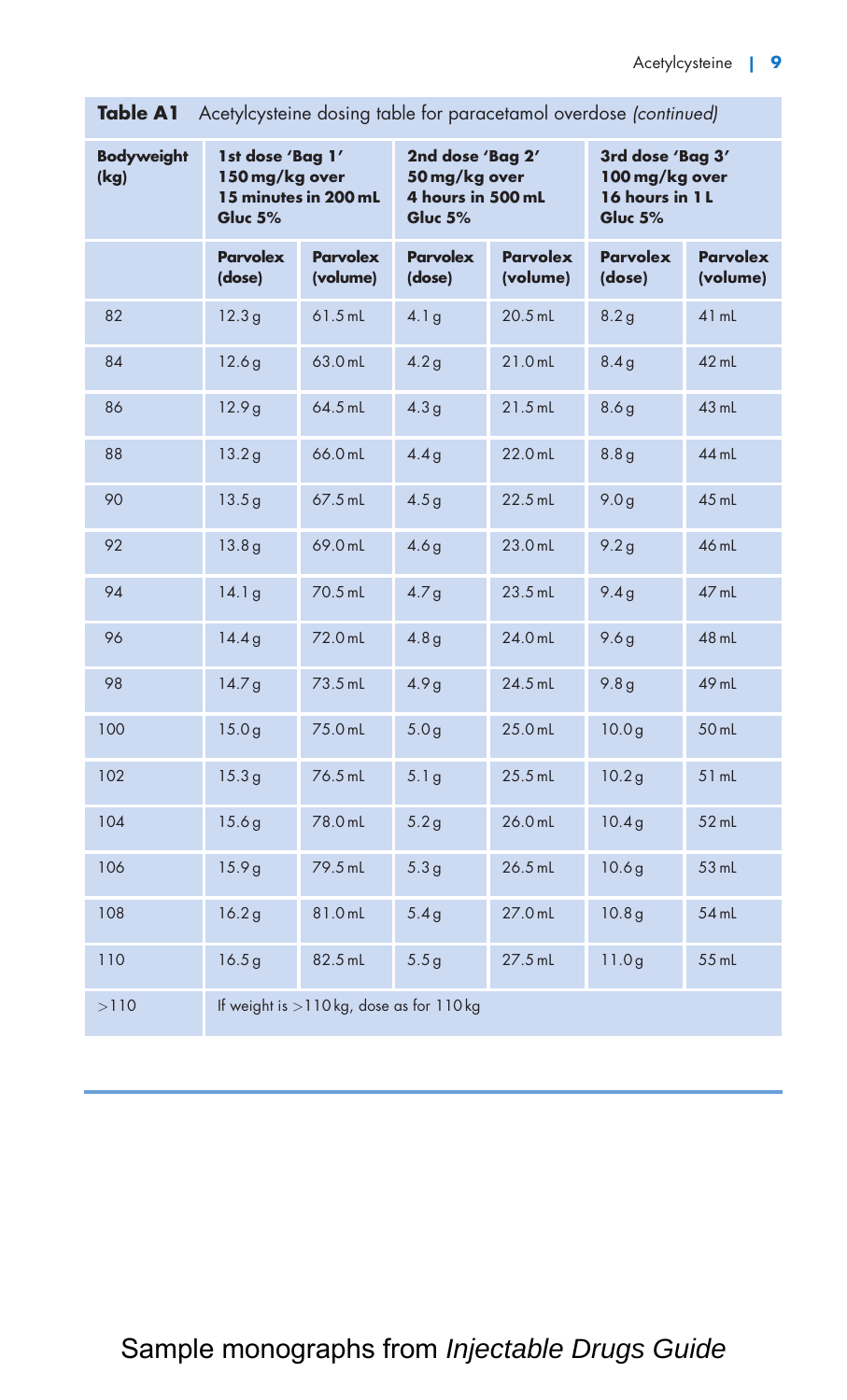| Risk rating: GREEN | $Score = 2$ | Lower-risk product: Risk-reduction strategies should be considered. |
|--------------------|-------------|---------------------------------------------------------------------|
|                    |             |                                                                     |

This assessment is based on the full range of preparation and administration options described in the monograph. These may not all be applicable in some clinical situations.

### **Reference**

1. Maling TJB, Cretney MJ. Ethanolamine oleate and acute renal failure. N Z Med J. 1975; 82: 269-270.

### Bibliography

SPC Ethanolamine Oleate Injection BP, UCB Pharma Ltd (accessed 28 September 2009).

# **Exenatide**

#### 5 micrograms/dose and 10 micrograms/dose solution in pre-filled pen

- \* Exenatide is a synthetic form of exendin-4, a 39-amino-acid peptide isolated from the venom of the Gila monster lizard. It is an incretin mimetic that  $\hat{\theta}$  insulin secretion,  $\hat{\theta}$  glucagon secretion, and slows gastric emptying.
- \* It is used for the treatment of type 2 diabetes mellitus in combination with metformin and/or a sulfonylurea, in patients who have not achieved adequate glycaemic control with these drugs alone or in combination. It is also licensed for use with glitazones (with or without other oral agents) in the USA.

### Pre-treatment checks

- \* Do not use in type 1 diabetes mellitus or for the treatment of diabetic ketoacidosis.
- \* Not licensed in combination with insulin in type 2 diabetes.
- \* Do not use in severe renal impairment (CrCl or eGFR <30 mL/minute).
- \* Avoid in severe gastrointestinal disease (including gastroparesis) because of GI side-effects.
- \* Avoid in pregnancy and breast feeding insulin is a safe alternative.
- Consider reducing the dose of sulfonylurea when starting therapy.
- \* Ensure that the patient reads and understands the user manual.

#### Biochemical and other tests

 $HbA<sub>1c</sub>$ Renal function: U, Cr, CrCl (or eGFR)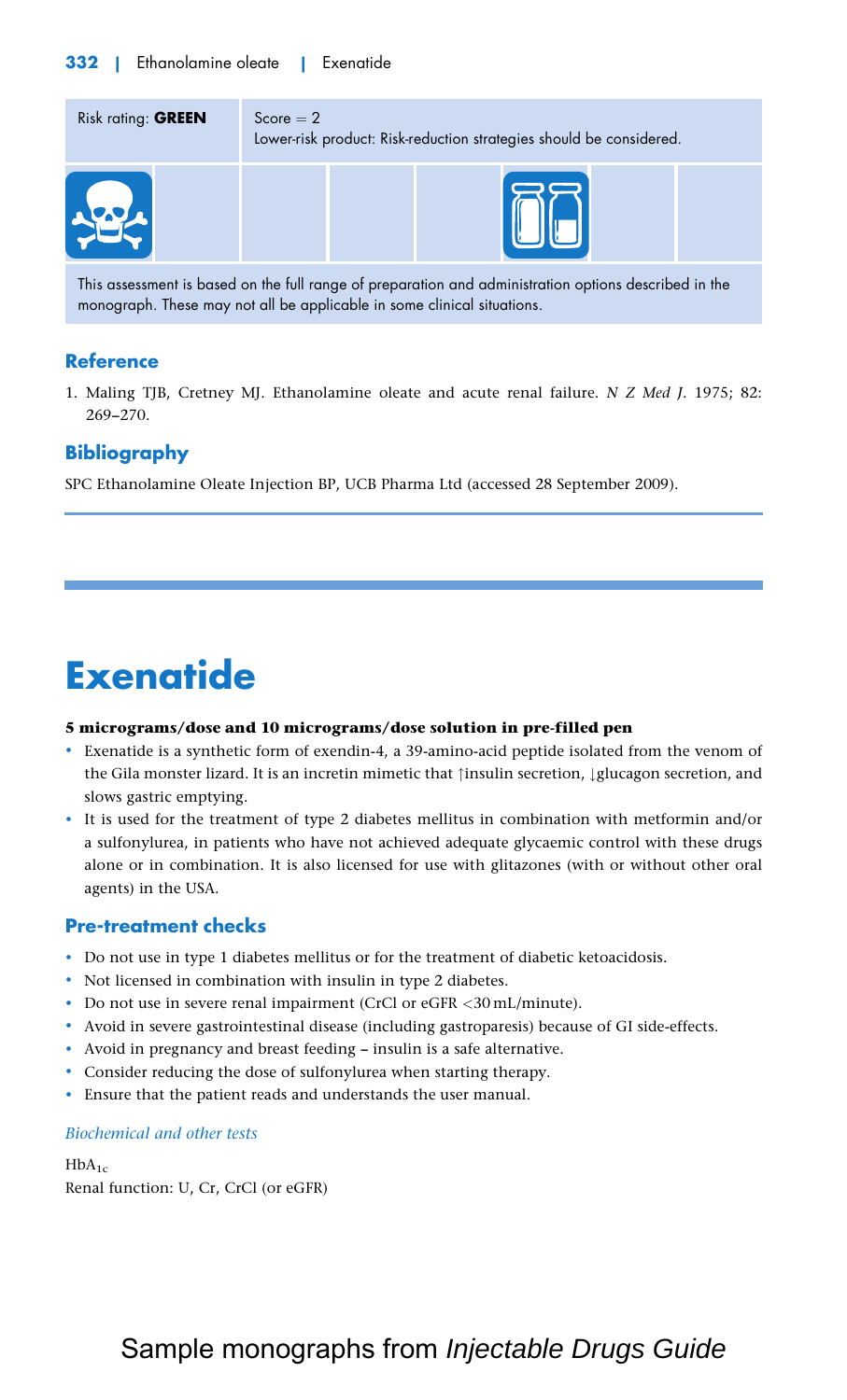### Dose

Initiate at 5 micrograms twice daily by SC injection for at least 1 month, in order to improve tolerability. The dose can then be increased to 10 micrograms twice daily to further improve glycaemic control.

- \* Give the dose 60 minutes or less before the two main meals of the day (at least 6 hours apart).
- \* Exenatide must not be injected after a meal.

### Subcutaneous injection

Exenatide must not be injected after a meal.

#### Preparation and administration

- 1. The solution should be clear and colourless, do not use if cloudy or discoloured or if particles are present.
- 2. Dial up the dose according to the pen-user manual (see package insert).
- 3. Give by SC injection into the upper outer thigh, abdomen or upper arm. Remove the needle after use and discard according to local guidelines. Although not specifically recommended by the manufacturer, it would be wise to vary the site of the injection.

| <b>Technical information</b>  |                                                                                                                                                                                                                                                                                                            |                                                                                 |  |  |  |
|-------------------------------|------------------------------------------------------------------------------------------------------------------------------------------------------------------------------------------------------------------------------------------------------------------------------------------------------------|---------------------------------------------------------------------------------|--|--|--|
| Incompatible with             | Not relevant                                                                                                                                                                                                                                                                                               |                                                                                 |  |  |  |
| Compatible with               | Not relevant                                                                                                                                                                                                                                                                                               |                                                                                 |  |  |  |
| pH                            | Not relevant                                                                                                                                                                                                                                                                                               |                                                                                 |  |  |  |
| Sodium content                | Negligible                                                                                                                                                                                                                                                                                                 |                                                                                 |  |  |  |
| Excipients                    |                                                                                                                                                                                                                                                                                                            | Contains metacresol which may cause hypersensitivity reactions.                 |  |  |  |
| Storage                       | Long term: Store at 2-8°C. Do not freeze. If it has been frozen, do not use.<br>In use: Store below 25°C. Do not store the pen with the needle attached.<br>Replace the cap on the pen to protect from light. Each pen contains 60 doses.<br>Discard after 30 days of use even if some medication remains. |                                                                                 |  |  |  |
| <b>Monitoring</b>             |                                                                                                                                                                                                                                                                                                            |                                                                                 |  |  |  |
| Measure                       | <b>Frequency</b>                                                                                                                                                                                                                                                                                           | <b>Rationale</b>                                                                |  |  |  |
| Hypersensitivity<br>reactions | At the start of                                                                                                                                                                                                                                                                                            | May very rarely cause hypersensitivity reactions<br>$\bullet$                   |  |  |  |
|                               | treatment                                                                                                                                                                                                                                                                                                  | including anaphylaxis.                                                          |  |  |  |
| Renal function                | Periodically                                                                                                                                                                                                                                                                                               | May exacerbate pre-existing renal impairment.<br>٠                              |  |  |  |
| Capillary blood<br>glucose    | As clinically<br>appropriate                                                                                                                                                                                                                                                                               | Has caused hypoglycaemia with concomitant<br>$\bullet$<br>sulfonylurea therapy. |  |  |  |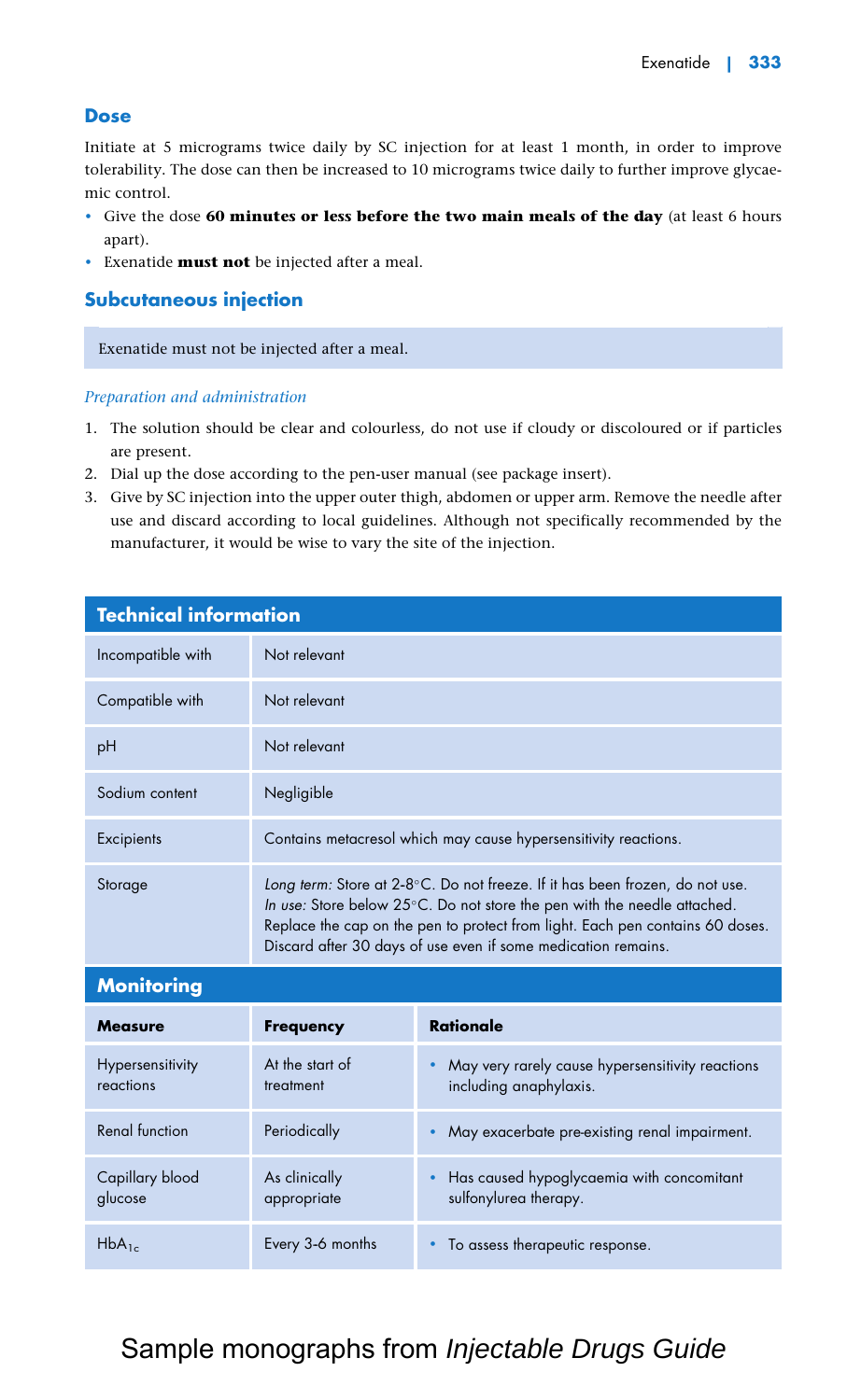| <b>Additional information</b>             |                                                                                                                                                                                                                                                                                                                                                                                                                                                                                                                                                                                                                                                                             |
|-------------------------------------------|-----------------------------------------------------------------------------------------------------------------------------------------------------------------------------------------------------------------------------------------------------------------------------------------------------------------------------------------------------------------------------------------------------------------------------------------------------------------------------------------------------------------------------------------------------------------------------------------------------------------------------------------------------------------------------|
| Common and serious<br>undesirable effects | Immediate: Hypersensitivity reactions (anaphylaxis, rash, pruritus, urticaria,<br>angioedema) occur very rarely (possibly due to metacresol content).<br>Injection/infusion-related: Local: Injection-site reactions.<br>Other: GI disturbances: nausea (may improve with time), vomiting, diarrhoea,<br>dyspepsia, abdominal pain and distension, gastro-oesophageal reflux disease,<br>lappetite; constipation, flatulence, dehydration, taste disturbance.<br>Hypoglycaemia (particularly when given with sulfonylurea). Headache,<br>dizziness, asthenia, drowsiness, jitteriness, 1sweating. Pancreatitis has rarely<br>been reported (stop immediately if suspected). |
| Pharmacokinetics                          | Following SC injection exenatide reaches peak plasma concentrations in<br>2 hours. The mean terminal half-life is 2.4 hours. Clearance is principally renal,<br>and is reduced in renal impairment.                                                                                                                                                                                                                                                                                                                                                                                                                                                                         |
| Significant<br>interactions               | TINR has been reported in patients taking warfarin.<br>Exenatide slows gastric emptying so may reduce the extent and rate of<br>٠<br>absorption of some oral medicinal products.<br>In general, oral antibiotics should be taken one hour before exenatide dose.<br>٠<br>Proton pump inhibitors should be taken 1 hour before, or 4 hours after<br>$\bullet$<br>exenatide.                                                                                                                                                                                                                                                                                                  |
| Action in case of<br>overdose             | Symptoms to watch for: Severe nausea, severe vomiting and rapidly declining<br>blood glucose concentrations. Manage symptomatically.                                                                                                                                                                                                                                                                                                                                                                                                                                                                                                                                        |
| Counselling                               | Use and storage of pens, disposal of pen and needles, discard pens that have<br>been frozen.<br>Timing of dose in relation to food and what to do about missed doses.<br>Warn about the 1risk of hypoglycaemia at the start of therapy in patients being<br>treated with a sulfonylurea.<br>Warn to report symptoms of pancreatitis i.e. persistent, severe abdominal pain,<br>sometimes accompanied by vomiting.<br>Warn about timing of concomitant antibiotic therapy and other medication if<br>appropriate.                                                                                                                                                            |

| Risk rating: GREEN | $Score = 0$ |  | Lower-risk product: Risk-reduction strategies should be considered. |  |
|--------------------|-------------|--|---------------------------------------------------------------------|--|
|                    |             |  |                                                                     |  |

This assessment is based on the full range of preparation and administration options described in the monograph. These may not all be applicable in some clinical situations.

### Bibliography

SPC Byetta 5 micrograms solution for injection, prefilled pen (accessed 15 January 2009). SPC Byetta 10 micrograms solution for injection, prefilled pen (accessed 15 January 2009). MHRA. Drug Safety Update March 2009; 2(8).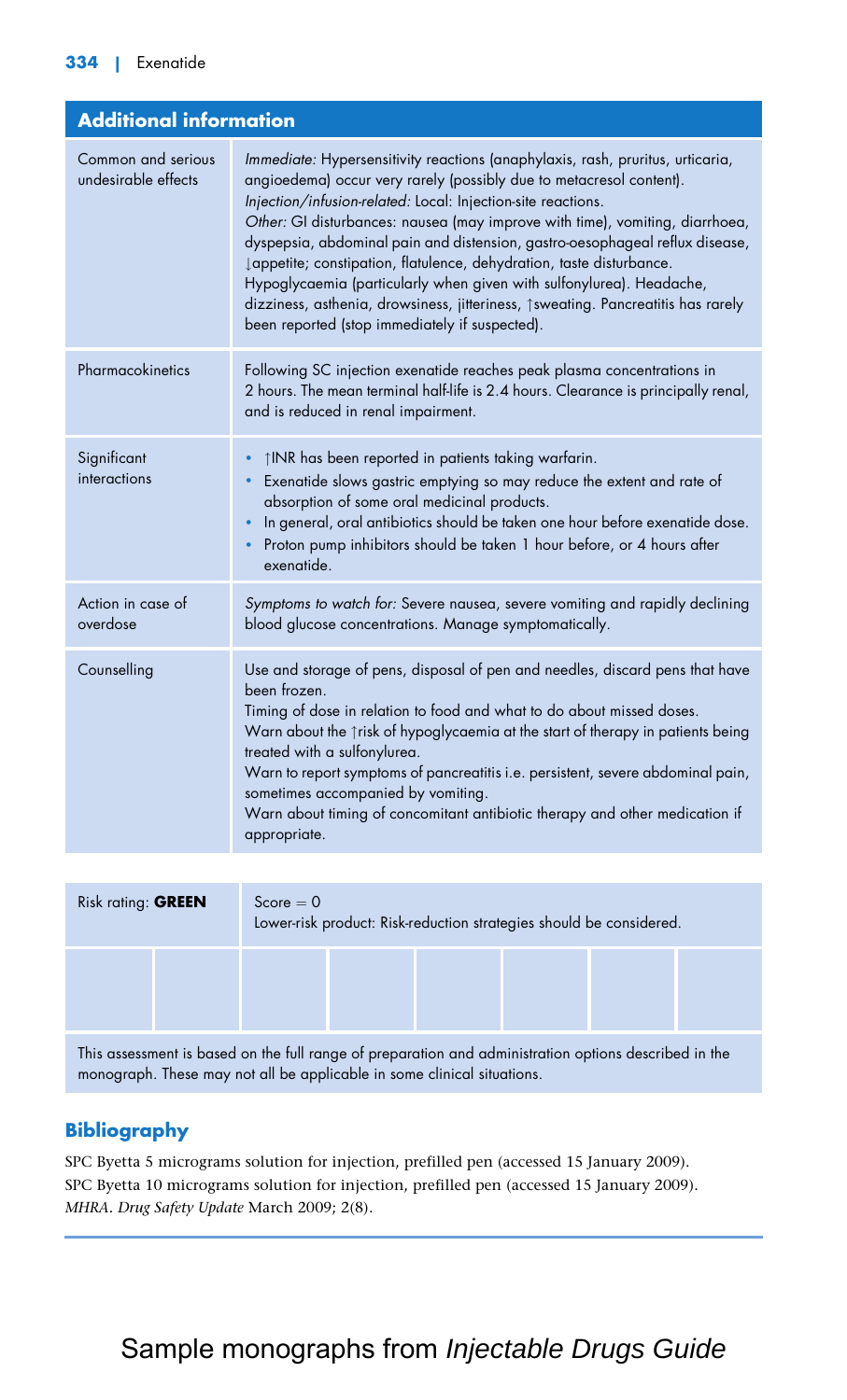| <b>Additional information</b>             |                                                                                                                                                                                                                                                                                                                                                                                                                                                                                                                                                                                                                                    |  |  |  |  |
|-------------------------------------------|------------------------------------------------------------------------------------------------------------------------------------------------------------------------------------------------------------------------------------------------------------------------------------------------------------------------------------------------------------------------------------------------------------------------------------------------------------------------------------------------------------------------------------------------------------------------------------------------------------------------------------|--|--|--|--|
| Common and serious<br>undesirable effects | Dizziness, visual disturbances, headache and nausea.                                                                                                                                                                                                                                                                                                                                                                                                                                                                                                                                                                               |  |  |  |  |
| Pharmacokinetics                          | Elimination half-life is 7-20 hours.                                                                                                                                                                                                                                                                                                                                                                                                                                                                                                                                                                                               |  |  |  |  |
| Significant<br>interactions               | The following may 1 flecainide levels or effect (or 1 side-effects):<br>$\bullet$<br>amiodarone (halve flecainide doses), artemether/lumefantrine (avoid<br>combination), quinine, verapamil.<br>Trisk of arrhythmias with the following drugs:<br>clozapine, dolasetron (avoid combination), tricyclic antidepressants,<br>fosamprenavir (avoid combination), indinavir (avoid combination), lopinavir<br>(avoid combination), mizolastine (avoid combination), ritonavir (avoid<br>combination), tolterodine.<br>Flecainide may 1 levels or effect (or 1 side-effects) of beta-blockers (1 risk of<br>$\bullet$<br>bradycardia). |  |  |  |  |
| Action in case of<br>overdose             | Life threatening - no specific antidote; there is no known way of rapidly<br>removing flecainide from the body. Stop administration and give supportive<br>therapy as appropriate.                                                                                                                                                                                                                                                                                                                                                                                                                                                 |  |  |  |  |
|                                           |                                                                                                                                                                                                                                                                                                                                                                                                                                                                                                                                                                                                                                    |  |  |  |  |
| Risk rating: <b>AMBER</b>                 | $Score = 5$<br>Moderate-risk product: Risk-reduction strategies are recommended.                                                                                                                                                                                                                                                                                                                                                                                                                                                                                                                                                   |  |  |  |  |
| CONC                                      |                                                                                                                                                                                                                                                                                                                                                                                                                                                                                                                                                                                                                                    |  |  |  |  |

This assessment is based on the full range of preparation and administration options described in the monograph. These may not all be applicable in some clinical situations.

### Bibliography

SPC Tambocor injection (accessed 1 October 2009).

# Flucloxacillin (floxacillin)

### 250-mg, 500-mg, 1-g dry powder vials

- \* Flucloxacillin sodium is a penicillin with a mode of action similar to that of benzylpenicillin, but it is resistant to staphylococcal penicillinase.
- \* It is particularly useful in infections caused by staphylococci resistant to benzylpenicillin. These include bone and joint infections, endocarditis and soft-tissue infections.
- \* Dose are expressed in terms of flucloxacillin: Flucloxacillin  $1 g \equiv 1.09 g$  flucloxacillin sodium.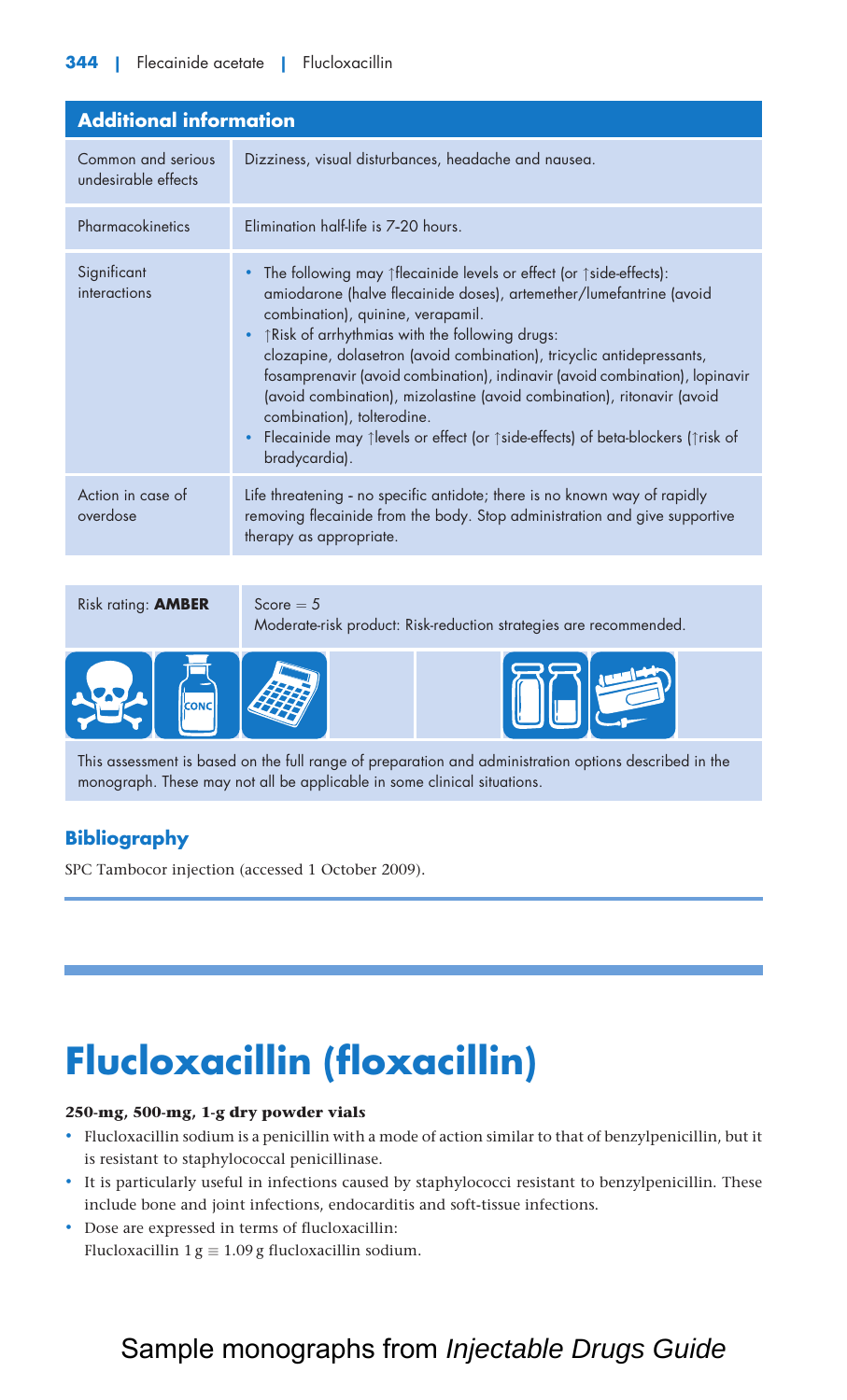### Pre-treatment checks

Bodyweight in certain indications

- \* Do not give if there is known hypersensitivity to penicillin.
- \* Avoid in patients with a history of hepatic dysfunction associated with flucloxacillin.
- \* Flucloxacillin is considered unsafe in porphyria (associated with acute attacks).

#### Biochemical and other tests (not all are necessary in an emergency situation)

LFTs Renal function: U, Cr, CrCl (or eGFR)

### Dose

FBC

If used in combination with an aminoglycoside (e.g. amikacin, gentamicin, tobramycin), preferably administer at a different site. If this is not possible then flush the line with a compatible solution between drugs.

Standard dose: 250 mg-2 g by IM or IV injection or IV infusion every 6 hours.

**Osteomyelitis**: 2 g by IV injection or infusion every 6-8 hours.

**Endocarditis:** bodyweight  $\leq$ 85 kg: 2 g by IV injection or infusion every 6 hours; bodyweight  $>$ 85 kg: 2 g every 4 hours.

**Surgical prophylaxis:**  $1-2g$  at induction by IV injection or infusion followed by (for high risk procedures), up to four further doses of 500mg orally or parenterally every 6 hours. Check local policies. Intrapleural injection: 250 mg once daily.

Intra-articular injection: 250-500 mg once daily.

Nebulised: 125-250 mg every 6 hours.

Dose in renal impairment: adjusted according to creatinine clearance:<sup>1</sup>

- \* CrCl >10 mL/minute: dose as in normal renal function.
- \* CrCl <10 mL/minute: dose as in normal renal function (maximum total daily dose 4 g).

Dose in hepatic impairment: use with caution (risk of cholestatic jaundice and hepatitis).

### Intravenous injection

Preparation and administration

See Special handling below.

If used in combination with an aminoglycoside (e.g. amikacin, gentamicin, tobramycin), preferably administer at a different site. If this is not possible then flush the line with a compatible solution between drugs.

- 1. Dissolve each 250 mg in 5 mL WFI (i.e. use 10 mL for a 500-mg vial, 20 mL for 1-g vial).
- 2. Withdraw the required dose.
- 3. The solution should be clear and colourless. Inspect visually for particulate matter or discoloration prior to administration and discard if present.
- 4. Give by IV injection over 3-4 minutes.

### Intermittent intravenous infusion

Preparation and administration

See Special handling below.

If used in combination with an aminoglycoside (e.g. amikacin, gentamicin, tobramycin), preferably administer at a different site. If this is not possible then flush the line with a compatible solution between drugs.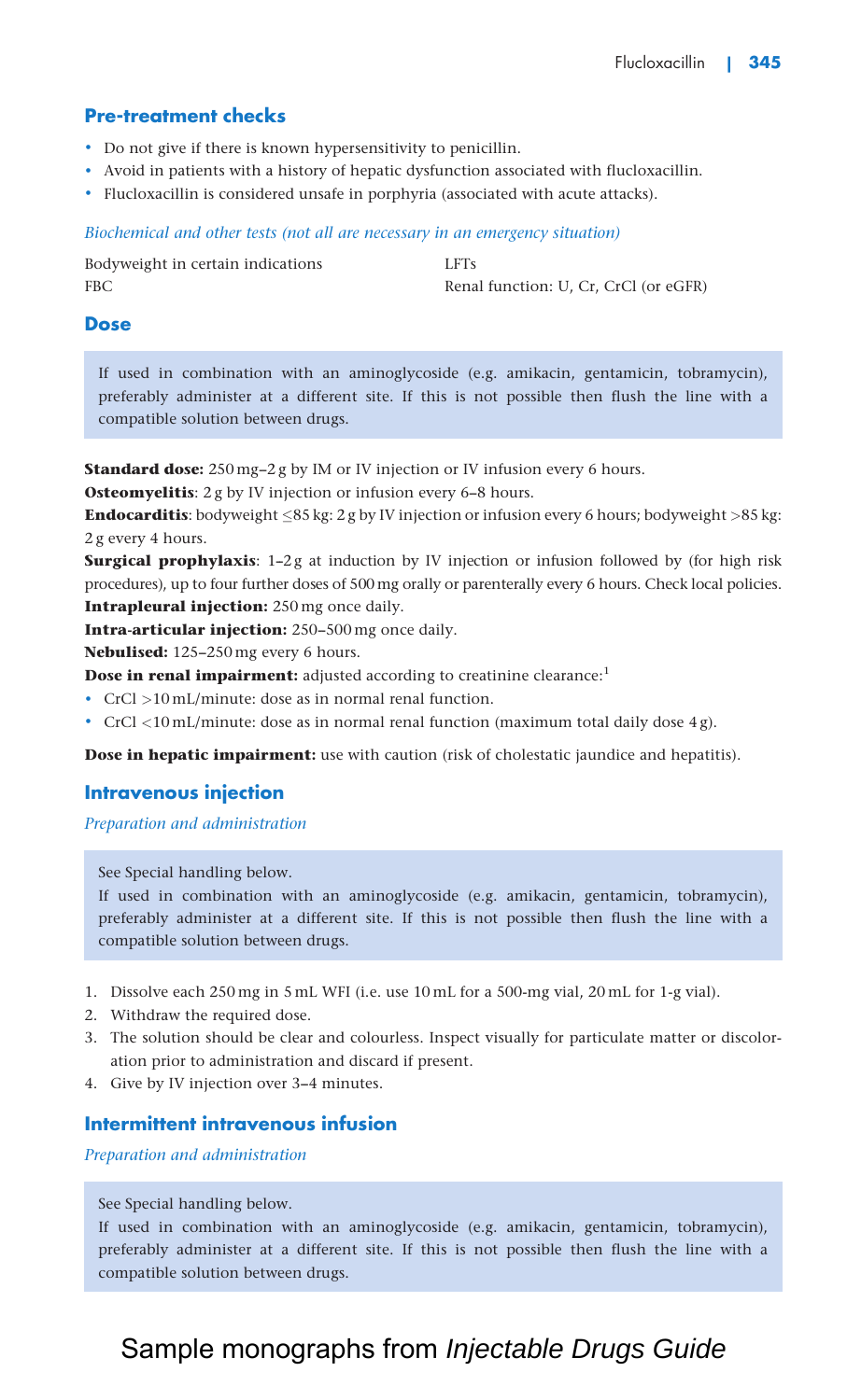- 1. Reconstitute each 250-mg vial with 5 mL WFI (use 10 mL for each 500-mg vial, 20 mL for each 1-g vial).
- 2. Withdraw the required dose and add to a suitable volume of compatible infusion fluid (usually 100 mL NaCl 0.9%).
- 3. The solution should be clear and colourless. Inspect visually for particulate matter or discoloration prior to administration and discard if present.
- 4. Give by IV infusion over 30-60 minutes.

### Intramuscular injection (maximum dose 500 mg)

Preparation and administration

See Special handling below.

- 1. Reconstitute each 250-mg vial with 1.5 mL WFI (use 2 mL for each 500-mg vial).
- 2. Withdraw the required dose.
- 3. Give by IM injection into a large muscle such as the gluteus or the lateral aspect of the thigh. Rotate injection sites for subsequent injections.

### Other routes

See Special handling below.

- Intrapleural injection: dissolve 250 mg in 5-10 mL WFI.
- Intra-articular injection: dissolve 250-500 mg in up to 5 mL of WFI. If pain occurs, 0.5% lidocaine may be used for reconstitution (see the Lidocaine monograph for cautions and monitoring)
- \* Nebulised: dissolve 250 mg in 3 mL of WFI.

| <b>Technical information</b> |                                                                                                                                                                                                                                                                                                                                                                         |  |  |
|------------------------------|-------------------------------------------------------------------------------------------------------------------------------------------------------------------------------------------------------------------------------------------------------------------------------------------------------------------------------------------------------------------------|--|--|
| Incompatible with            | Sodium bicarbonate.<br>Amikacin, amiodarone, benzylpenicillin, calcium gluconate, ciprofloxacin,<br>clarithromycin, diazepam, dobutamine, erythromycin lactobionate,<br>gentamicin, metoclopramide, midazolam, ofloxacin, tobramycin, verapamil.                                                                                                                        |  |  |
| Compatible with              | Flush: $NaCl$ 0.9%<br><b>Solutions:</b> NaCl 0.9%, Gluc 5%, Gluc-NaCl, Hartmann's (all with added<br>KCI), WFI<br>Y-site: Adrenaline (epinephrine), aminophylline, ampicillin, bumetanide,<br>ceftazidime, cefuroxime, dexamethasone sodium phosphate, digoxin,<br>hydrocortisone sodium succinate, isosorbide dinitrate, metronidazole,<br>ranitidine, sodium fusidate |  |  |
| pH                           | $5 - 7$                                                                                                                                                                                                                                                                                                                                                                 |  |  |
| Sodium content               | 2.3 mmol per 1-g vial                                                                                                                                                                                                                                                                                                                                                   |  |  |
| Storage                      | Store below 25°C in original packaging.                                                                                                                                                                                                                                                                                                                                 |  |  |
| Displacement value           | $0.2$ mL/250 mg                                                                                                                                                                                                                                                                                                                                                         |  |  |
| Special handling             | Avoid skin contact as may cause sensitisation.                                                                                                                                                                                                                                                                                                                          |  |  |

(continued)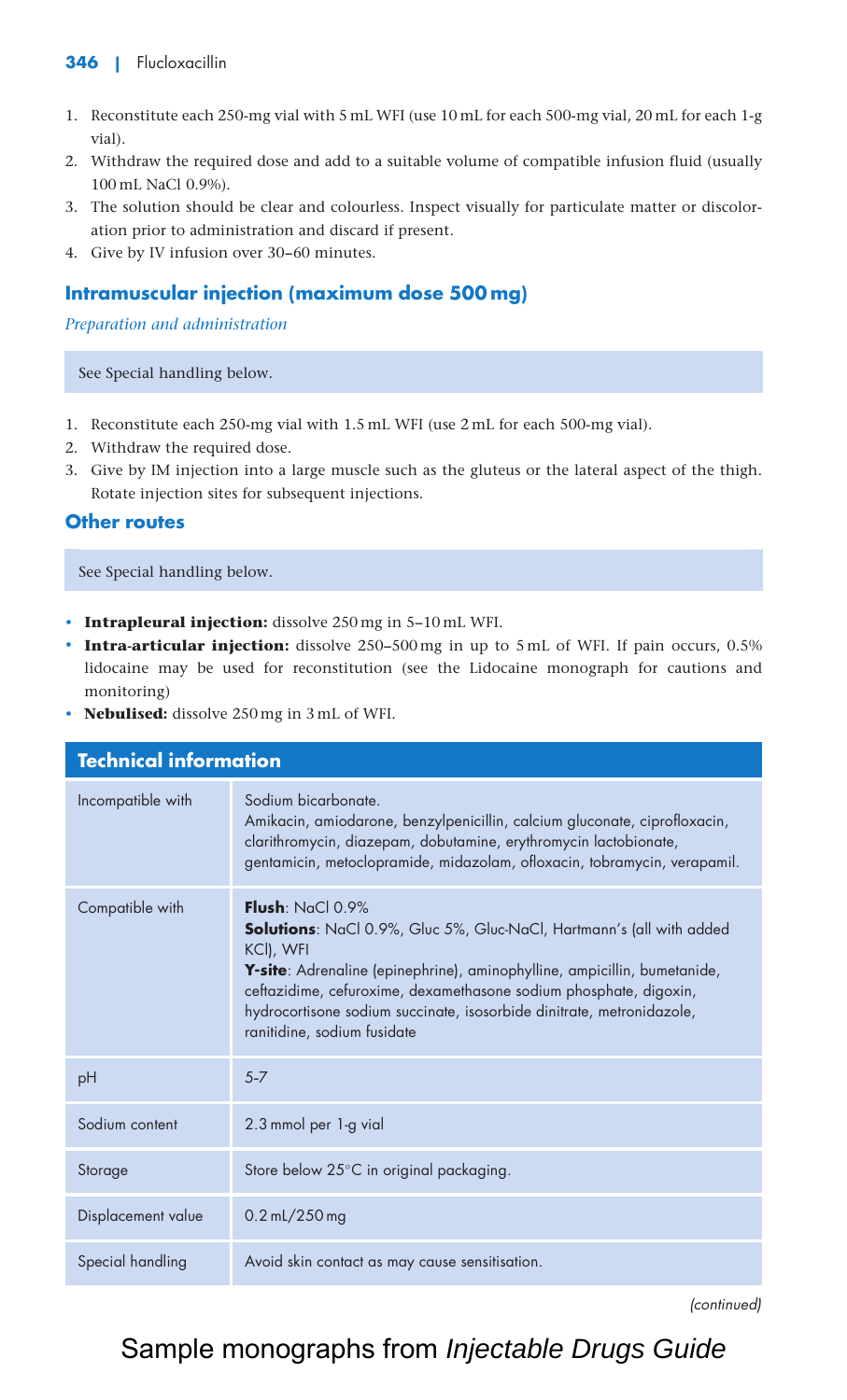| Technical information (continued)         |                                                                                        |                                                                                                                                                                                                                                                                                                                                                                                                                                                                                                                                                                                                                                                                                  |  |  |
|-------------------------------------------|----------------------------------------------------------------------------------------|----------------------------------------------------------------------------------------------------------------------------------------------------------------------------------------------------------------------------------------------------------------------------------------------------------------------------------------------------------------------------------------------------------------------------------------------------------------------------------------------------------------------------------------------------------------------------------------------------------------------------------------------------------------------------------|--|--|
| Stability after<br>preparation            | temperature) within 24 hours.                                                          | From a microbiological point of view, should be used immediately; however:<br>Reconstituted vials may be stored at 2-8°C for 24 hours.<br>Prepared infusions may be stored at 2-8°C and infused (at room                                                                                                                                                                                                                                                                                                                                                                                                                                                                         |  |  |
| <b>Monitoring</b>                         |                                                                                        |                                                                                                                                                                                                                                                                                                                                                                                                                                                                                                                                                                                                                                                                                  |  |  |
| <b>Measure</b>                            | <b>Frequency</b>                                                                       | <b>Rationale</b>                                                                                                                                                                                                                                                                                                                                                                                                                                                                                                                                                                                                                                                                 |  |  |
| <b>LFT<sub>s</sub></b>                    | Intermittently if on<br>long-term/high-dose<br>treatment and if<br>otherwise indicated | Changes in LFTs may occur; reversible on<br>discontinuation of treatment.<br>• Hepatitis and cholestatic jaundice can occur up to 2<br>months post treatment; the effects can last several<br>months and are not related to either dose or route of<br>administration.<br>• Older patients and those receiving more than 2 weeks'<br>treatment at higher risk.                                                                                                                                                                                                                                                                                                                   |  |  |
| Renal function                            |                                                                                        | Reduction of dose or extension of dosing interval is<br>required if CrCl <10 mL/minute.                                                                                                                                                                                                                                                                                                                                                                                                                                                                                                                                                                                          |  |  |
| <b>FBC</b>                                |                                                                                        | • Agranulocytosis has been associated rarely with<br>flucloxacillin. Neutropenia and thrombocytopenia can<br>also occur but are reversible when treatment is<br>stopped.<br>Neutropenia is reported with high doses of beta-<br>lactams with an incidence of from 5% to 15% in<br>patients treated for more than 10 days.                                                                                                                                                                                                                                                                                                                                                        |  |  |
| <b>Additional information</b>             |                                                                                        |                                                                                                                                                                                                                                                                                                                                                                                                                                                                                                                                                                                                                                                                                  |  |  |
| Common and serious<br>undesirable effects | reported.                                                                              | Immediate: Anaphylaxis and other hypersensitivity reactions have been<br>Injection/infusion-related: Phlebitis following IV infusion.<br>Other: Urticaria, fever, joint pains, rashes, angioedema, anaphylaxis, serum<br>sickness-like reaction, nausea, vomiting and diarrhoea (pseudomembranous<br>reported rarely). Patients treated for syphilis or neurosyphilis may develop a<br>Jarisch-Herxheimer reaction (occurs 2-12 hours after initiation of therapy -<br>headache, fever, chills, sweating, sore throat, myalgia, arthralgia, malaise,<br>î pulse and ↑BP followed by a ↓BP. Usually subsides within 12-24 hours.<br>Corticosteroids may lincidence and severity). |  |  |
| Pharmacokinetics                          |                                                                                        | Half-life is approximately 1 hour.                                                                                                                                                                                                                                                                                                                                                                                                                                                                                                                                                                                                                                               |  |  |
| Significant<br>interactions               |                                                                                        | No significant interactions.                                                                                                                                                                                                                                                                                                                                                                                                                                                                                                                                                                                                                                                     |  |  |
| Action in case of<br>overdose             | appropriate.                                                                           | Symptoms to watch for: Large doses have been associated with seizures.<br>Antidote: None; stop administration and give supportive therapy as                                                                                                                                                                                                                                                                                                                                                                                                                                                                                                                                     |  |  |
| Counselling                               |                                                                                        | Women taking the combined contraceptive pill should be should be advised to<br>take additional precautions during and for 7 days after the course.                                                                                                                                                                                                                                                                                                                                                                                                                                                                                                                               |  |  |